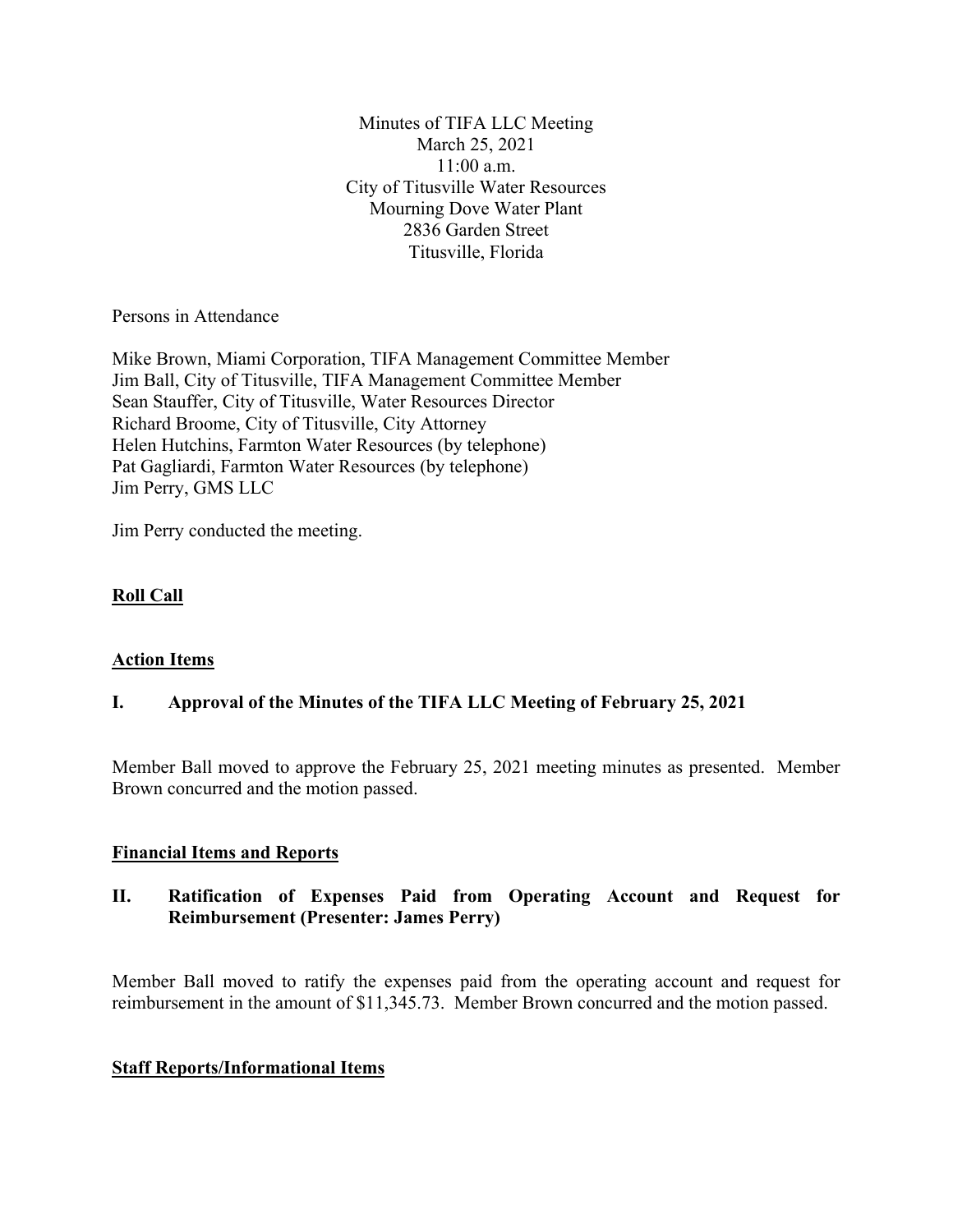#### **III. Discussion of Insurance Options**

Ms. Hutchins stated, the general liability policy premium is based on revenue. The rate per \$1,000 revenue is the industry rate for our type of industry based on our revenue and they apply that rate into our revenue and that is how they come up with the premium. The dollar amount of revenue was down year to year but the overall rate was up and the percentages provided based on the expiring change that tells you the difference between this year and last.

It is an overall 8% increase, we budgeted for a 10% increase so we have a budget available for this \$14,400 and we come in just below that. This is consistent with what I have seen in the general market.

Member Brown asked was it possible to negotiate the amount of deductible a little higher to drop that annual rate?

Mr. Hutchins stated, altering the deductible doesn't change the premium because the rate is based on revenue and the deductible doesn't change the premium.

Member Ball moved to approve the insurance renewal program for general liability. Member Brown concurred and the motion passed.

Ms. Hutchins stated, the other piece that I do not have a quote on yet is the property policy. The way the property policy is structured in the markets we have to go to for insurance, it is insured through Lloyds of London and they aggregate on our behalf a series of insurers to insure us up to the dollar amount we are requesting. As of this morning they only had 87.5% of the capacity confirmed. We should have capacity confirmed by the end of the day today and then I will have information on the premium.

I will ask that the managers continue this meeting until early next week once we have the information from the insurers so that you approve binding of the property policy based on the information we receive.

### **Other Business**

**Public Comment**

**Next Scheduled Meeting**

#### **Open Items**